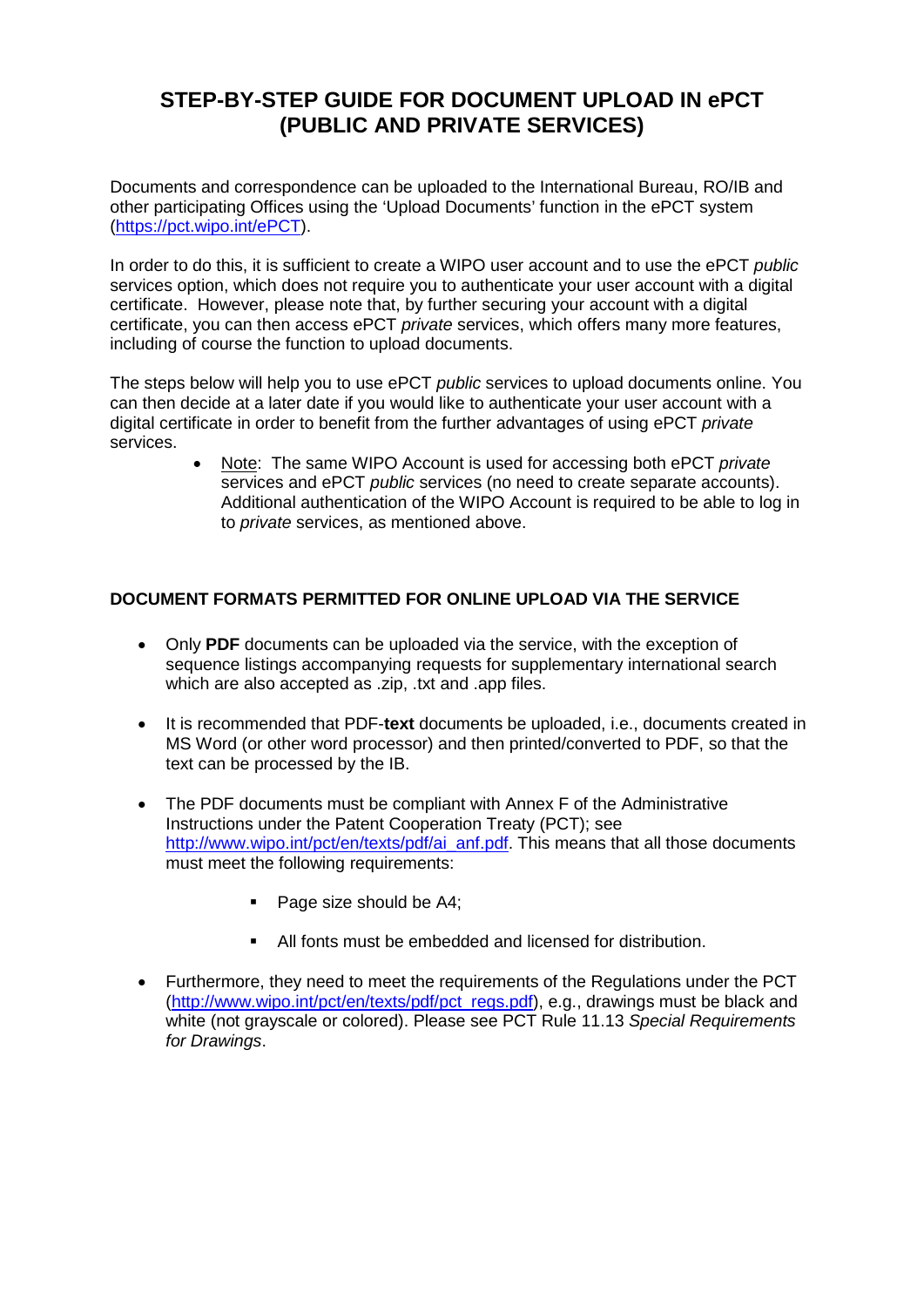#### **CREATE A WIPO USER ACCOUNT**

- 1. Go to the ePCT home page at<https://pct.wipo.int/ePCT>
- 2. Click on the link **'**Create an account'.

| ePCT Portal                                                                                                                                                                                                                                                                                                                                                                                                                                                                                                                                                                                                                               |                                                                                          |
|-------------------------------------------------------------------------------------------------------------------------------------------------------------------------------------------------------------------------------------------------------------------------------------------------------------------------------------------------------------------------------------------------------------------------------------------------------------------------------------------------------------------------------------------------------------------------------------------------------------------------------------------|------------------------------------------------------------------------------------------|
| The ePCT system offers two distinct types of online services:<br>• ePCT public services, requiring the creation of a standard WIPO user account, enable the upload of documents, access to<br>documents previously uploaded by the account holder and the use of the third party observation service.<br>• ePCT private services, requiring additional authentication by uploading a digital certificate to a WIPO user account, provide a<br>full suite of functions to authorized users for international applications filed as 1 January 2009. New international applications<br>are also prepared and filed in ePCT private services. |                                                                                          |
| ePCT private services<br>Access ePCT private services<br>(requires WIPO user account and digital certificate)<br>Smartcard holders using Internet Explorer should<br>log in by clicking here.                                                                                                                                                                                                                                                                                                                                                                                                                                             | ePCT public services<br>Access ePCT public services<br>(requires only WIPO user account) |
| Create an account<br>Obtain/Upload a certificate<br>Supported browsers: Mozilla Firefox 3.6+ (recommended), Internet Explorer 7+<br>The system may not work correctly with other browsers and we will not be able to give assistance in these cases.                                                                                                                                                                                                                                                                                                                                                                                      |                                                                                          |

- 3. You are directed to the WIPO Accounts service where you can follow the simple online instructions to set up and confirm the creation of your WIPO user account. (If you require additional help, Part 1 of the Applicant user guide explains all the functions of the WIPO Accounts service, including creation of a user account).
- 4. The 'Create an account' screen is displayed. All fields marked with  $\cdot^*$  are mandatory and must be filled in. User accounts are personal and not generic – please provide your own *personal* details and an *individual* e-mail address when creating an account, noting that the same e-mail address cannot be used with more than one user account.
- 5. Enter a Username of your choice, comprising at least four characters. If the Username you have entered already exists for another WIPO account, the message 'Username is already in use**'** will be displayed. You must choose an alternative Username that has not already been chosen by someone else.
- 6. In your Account profile you may select your preferred language for ePCT Notifications from among all 10 PCT publication languages.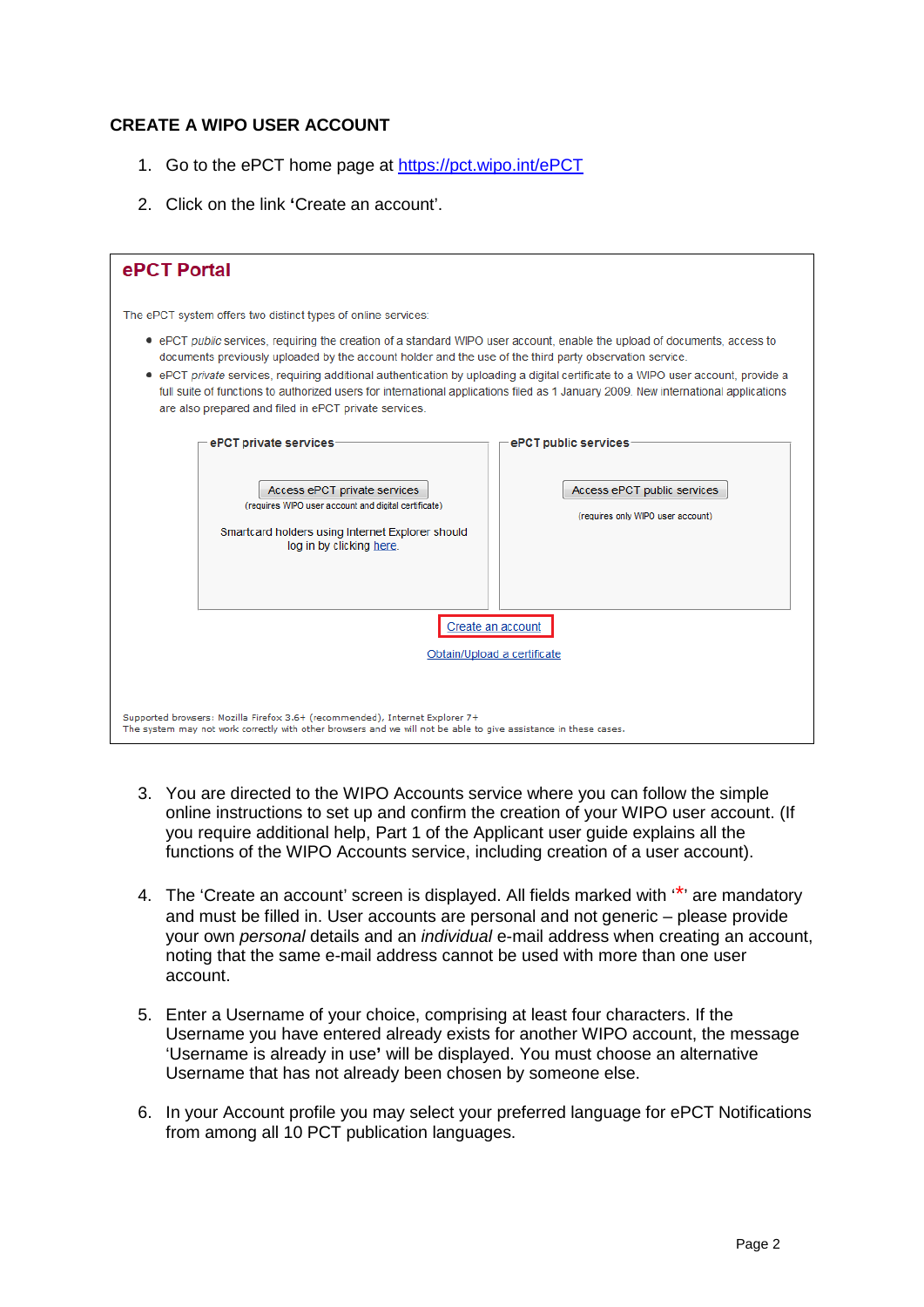7. Please pay particular attention to type your e-mail address accurately, in order to receive the e-mail containing the link that is required to validate the account creation process.

| <b>Create an account</b>                |                                                                                                                                                |
|-----------------------------------------|------------------------------------------------------------------------------------------------------------------------------------------------|
| All fields marked with * are mandatory. | Please fill in your details below in order to register for an online user account.                                                             |
| <b>User information</b>                 |                                                                                                                                                |
| Username <sup>*</sup>                   | DJohn76                                                                                                                                        |
| First Name *                            | John                                                                                                                                           |
| Last Name*                              | Doe                                                                                                                                            |
| Company/Organization                    | <b>Davis Patents</b>                                                                                                                           |
| Phone                                   | +1 301 557 3055                                                                                                                                |
| <b>Address</b>                          | 2500 Virginia Avenue, N.W.<br>Washington, D.C. 20037-1902                                                                                      |
|                                         | 41                                                                                                                                             |
| Country *                               | <b>United States</b>                                                                                                                           |
| Language of ePCT Notifications *        | English<br>▼                                                                                                                                   |
| E-mail                                  |                                                                                                                                                |
|                                         | Please indicate an individual e-mail address below. The same e-mail address cannot be used with another account.                               |
| E-mail*                                 | john.doe@davis.com                                                                                                                             |
| Confirm E-mail *                        | john.doe@davis.com                                                                                                                             |
|                                         | You will receive confirmation by e-mail about the creation of your user account. Please check that your e-mail address is indicated correctly. |
| <b>Password</b>                         |                                                                                                                                                |
| Password * (password policy)            |                                                                                                                                                |
| Confirm password *                      |                                                                                                                                                |
| Verification *                          | Type the characters displayed below.                                                                                                           |
|                                         | $c$ o $a$ $t$ e $r$<br>a,<br>Characters: coater                                                                                                |
|                                         | Create an account                                                                                                                              |

**IMPORTANT:** If you do not receive the confirmation e-mail within a few minutes, click on the link **'**Request confirmation code' in the left margin of the "Create an account" screen. If you still do not receive an e-mail within a few minutes, please check your spam filters and ensure that *noreply@wipo.int* is not blocked otherwise you may also fail to receive further system messages in the future.

8. When you have successfully created your WIPO user account and validated it by clicking on the link received by e-mail, you can now log in to ePCT *public* services from the ePCT homepage [https://pct.wipo.int/ePCT.](https://pct.wipo.int/ePCT)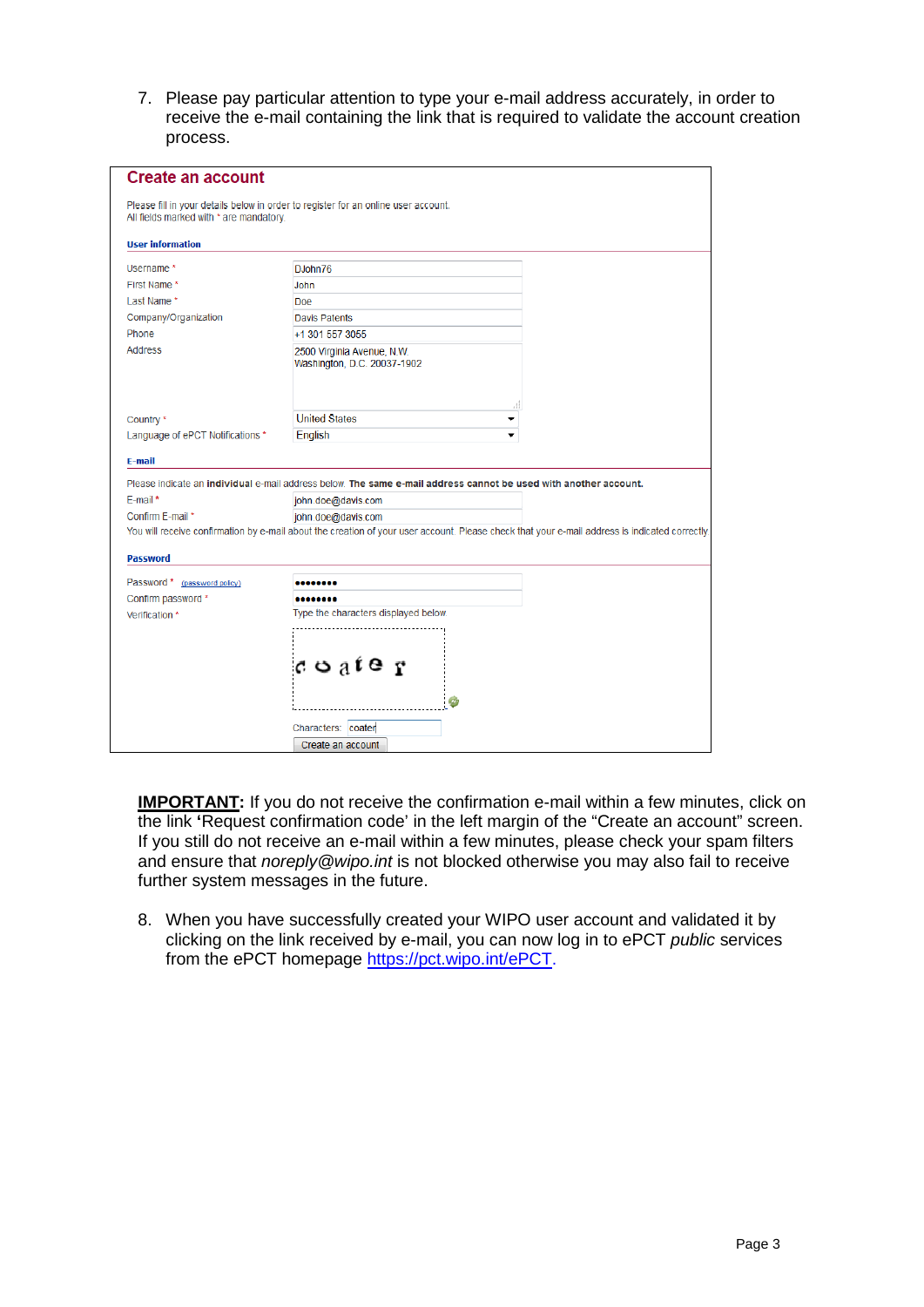#### **LOG IN TO ePCT PUBLIC SERVICES**

| ePCT Portal                                                                                                                                                                                                                                                                                                                                                                                                                                                                                                                                                              |                                                                                          |  |  |  |
|--------------------------------------------------------------------------------------------------------------------------------------------------------------------------------------------------------------------------------------------------------------------------------------------------------------------------------------------------------------------------------------------------------------------------------------------------------------------------------------------------------------------------------------------------------------------------|------------------------------------------------------------------------------------------|--|--|--|
| The ePCT system offers two distinct types of online services:                                                                                                                                                                                                                                                                                                                                                                                                                                                                                                            |                                                                                          |  |  |  |
| • ePCT public services, requiring the creation of a standard WIPO user account, enable the upload of documents, access to<br>documents previously uploaded by the account holder and the use of the third party observation service.<br>• ePCT private services, requiring additional authentication by uploading a digital certificate to a WIPO user account, provide a<br>full suite of functions to authorized users for international applications filed as 1 January 2009. New international applications<br>are also prepared and filed in ePCT private services. |                                                                                          |  |  |  |
| ePCT private services<br>Access ePCT private services<br>(requires WIPO user account and digital certificate)<br>Smartcard holders using Internet Explorer should<br>log in by clicking here.                                                                                                                                                                                                                                                                                                                                                                            | ePCT public services<br>Access ePCT public services<br>(requires only WIPO user account) |  |  |  |
| Create an account                                                                                                                                                                                                                                                                                                                                                                                                                                                                                                                                                        |                                                                                          |  |  |  |
| Obtain/Upload a certificate                                                                                                                                                                                                                                                                                                                                                                                                                                                                                                                                              |                                                                                          |  |  |  |

9. Click on 'Access ePCT *public* services' and log in using the Username and Password of your newly-created WIPO account:

| ePCT public services                                                                                                                                                                             |                |                                              |  |  |
|--------------------------------------------------------------------------------------------------------------------------------------------------------------------------------------------------|----------------|----------------------------------------------|--|--|
| If you already have a WIPO user account, login below to access ePCT public online services (no access to confidential documents or data)                                                         |                |                                              |  |  |
|                                                                                                                                                                                                  | Authentication |                                              |  |  |
|                                                                                                                                                                                                  |                | To log in, enter your username and password. |  |  |
|                                                                                                                                                                                                  | Username:      | D.John76                                     |  |  |
|                                                                                                                                                                                                  | Password:      |                                              |  |  |
|                                                                                                                                                                                                  |                | Create an account                            |  |  |
|                                                                                                                                                                                                  |                | Forgotten username?<br>Forgotten password?   |  |  |
|                                                                                                                                                                                                  |                | Reset<br>Login                               |  |  |
|                                                                                                                                                                                                  |                |                                              |  |  |
| Supported browsers: Mozilla Firefox 3.6+ (recommended), Internet Explorer 7+<br>The system may not work correctly with other browsers and we will not be able to give assistance in these cases. |                |                                              |  |  |

- 10. You are now ready to start using ePCT *public* services.
- 11. Click on the 'Search IA' tab and enter the international application number and international filing date of the international application for which you want to upload a document.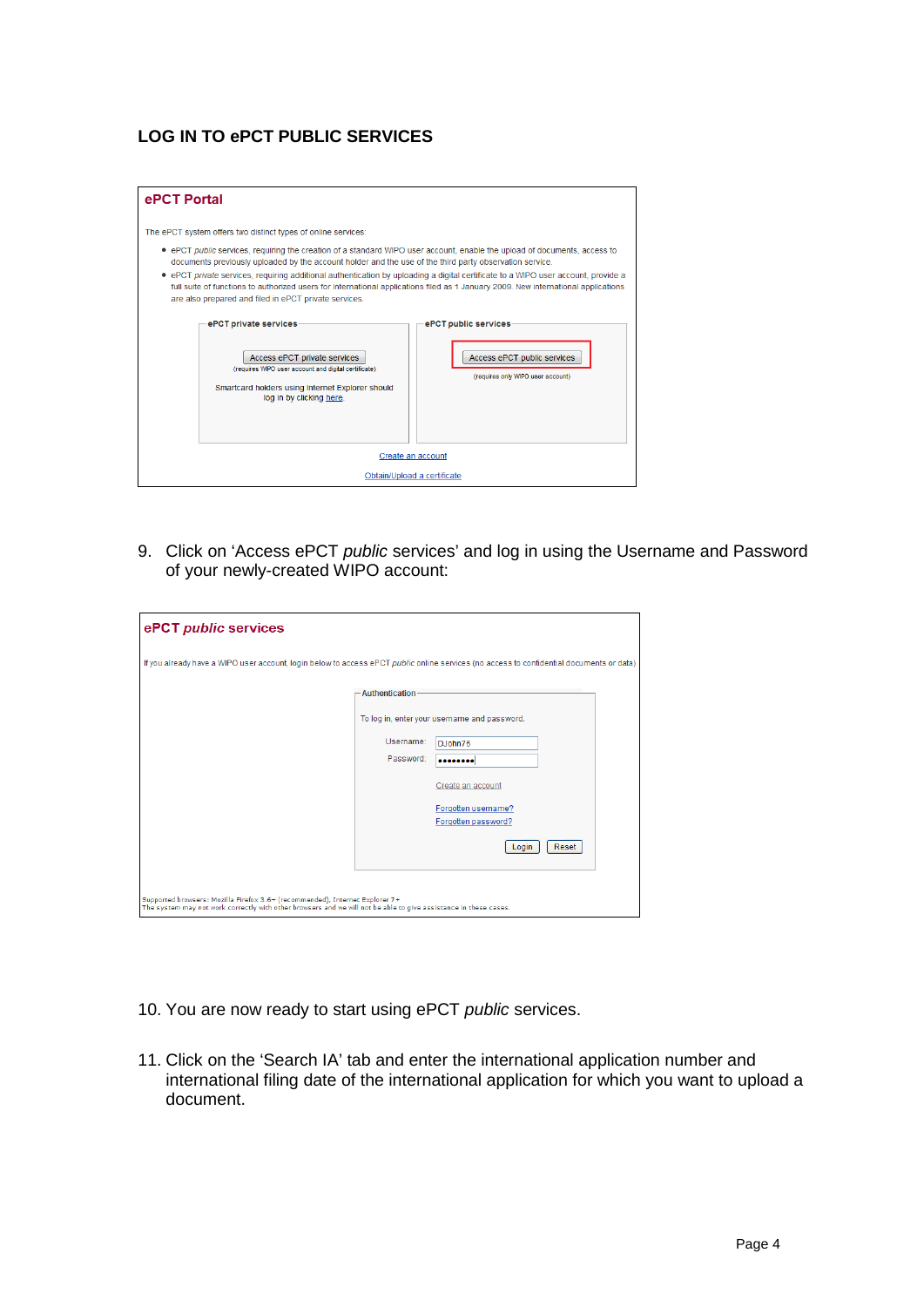| <b>WIPO ■ PCT</b><br>The International Patent System                                                                            |                                                                               |
|---------------------------------------------------------------------------------------------------------------------------------|-------------------------------------------------------------------------------|
| WORLD INTELLECTUAL PROPERTY ORGANIZATION                                                                                        |                                                                               |
|                                                                                                                                 |                                                                               |
| Current time in Geneva, Switzerland [1] Wednesday, 20 February 2013, 10:48 CET<br>ePCT<br>My History<br>Portfolios<br>Search IA |                                                                               |
|                                                                                                                                 |                                                                               |
| <b>Search International Application</b>                                                                                         |                                                                               |
| <b>International Application Number</b><br><b>International Filing Date</b>                                                     | IB2011/051515<br>$\bullet$<br>08/04/2011<br>$\blacksquare$<br>Search<br>Reset |

12. Click on the 'Upload Documents' tab to access the upload documents function.

| <b>File View</b><br><b>Upload Documents</b>                                                                                                                                                                                                                           |                                                     | <b>Third Party Observations</b>                                            |                  |               |
|-----------------------------------------------------------------------------------------------------------------------------------------------------------------------------------------------------------------------------------------------------------------------|-----------------------------------------------------|----------------------------------------------------------------------------|------------------|---------------|
| <b>International Filing Date</b>                                                                                                                                                                                                                                      | 16 Sep 2012<br>÷                                    |                                                                            |                  |               |
| <b>Portfolio</b>                                                                                                                                                                                                                                                      | <b>ANATOMY</b><br>÷                                 |                                                                            |                  |               |
| <b>Processing Team at IB</b>                                                                                                                                                                                                                                          | ÷<br>ePT Send ePCT Message<br>Tel. +41 22 338 78 78 | Email address ept.pct@wipo.int                                             |                  |               |
| 1. Select document type >>2. Add document >>3. Click on upload<br>Article 19 Amendments<br>Letter accompanying Amended claims<br>Amended Claims Statement<br>Amended Claims<br>Supplementary International Search<br>$+$<br>$+$ Other<br>Declarations under Rule 4.17 |                                                     |                                                                            |                  |               |
| + Corrections/Rectifications<br>+ Mithdrawal under Rule 90bis<br>Maximum upload limit - 20MB per file<br>Add Document (.pdf)                                                                                                                                          |                                                     |                                                                            |                  |               |
| <b>Document Type</b>                                                                                                                                                                                                                                                  |                                                     | <b>File Name</b>                                                           | <b>File Size</b> | <b>Remove</b> |
| <b>Amended Claims</b>                                                                                                                                                                                                                                                 |                                                     | Amended Claims.pdf                                                         | 9 KB             | 6             |
| <b>Upload documents</b>                                                                                                                                                                                                                                               |                                                     |                                                                            |                  |               |
| <b>Informal Message</b><br>Signature of Applicant/Agent*<br>Should include name                                                                                                                                                                                       | Text signature<br>Image signature                   | T<br>O Document(s) signed by Applicant/Agent included in the attachment(s) |                  |               |

13. Proceed with selecting the document type and adding the file that you wish to upload. Once you have finished adding all the documents, click on 'Upload'.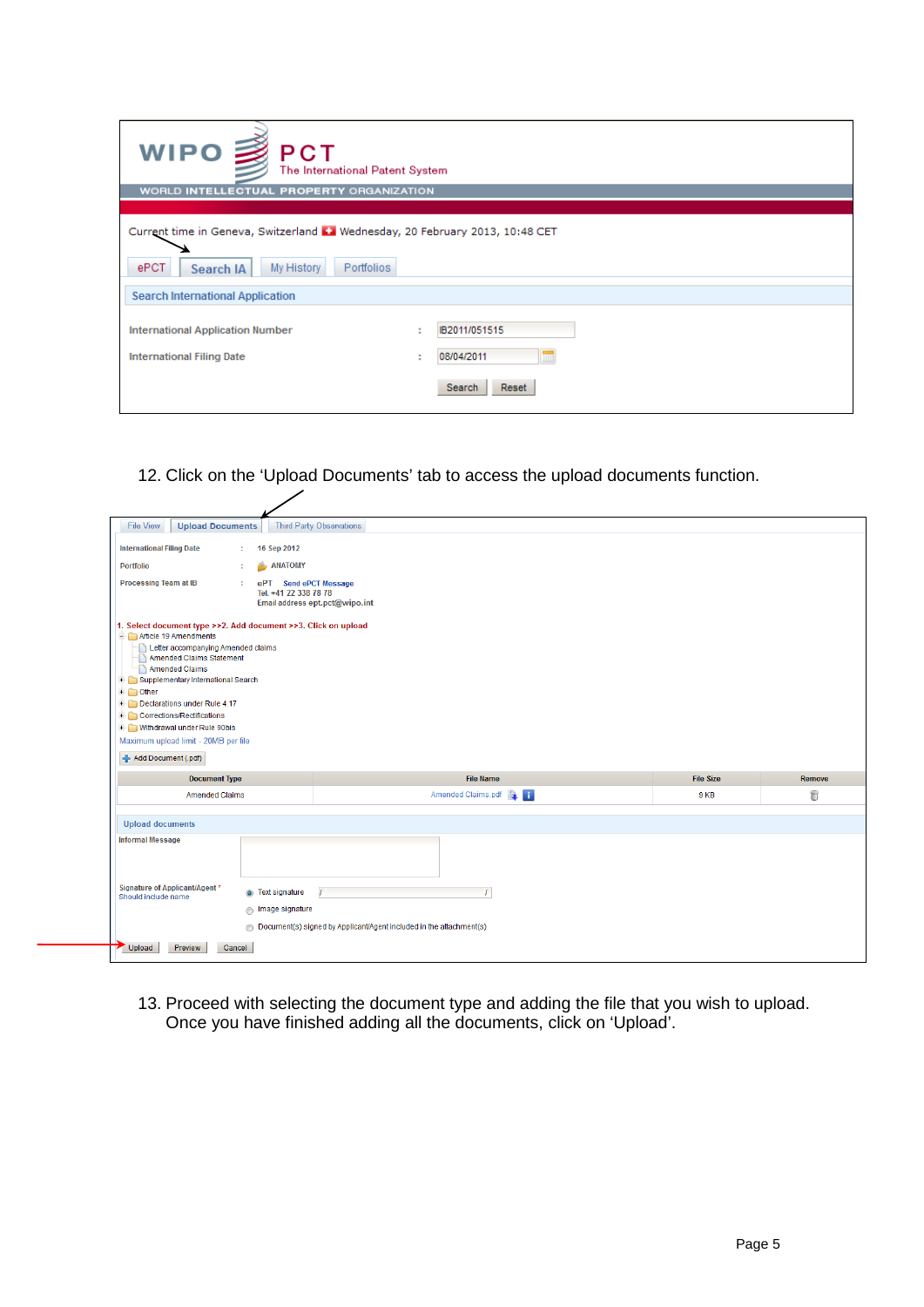14. In order to eliminate the need to prepare and upload a covering letter, you can type a message for the attention of the recipient and select a signature option which will automatically be rendered as an ePCT Cover Letter.



15. Confirmation that the upload was successful is immediately displayed. Clicking on 'OK' directs you to the 'File View' of the international application where you can actually view in the IB's electronic system the documents that you have just uploaded.

| ePCT<br>PCT/IB2011/051515<br>Search IA<br>My History<br>Portfolios             |                                                               |             |               |                |
|--------------------------------------------------------------------------------|---------------------------------------------------------------|-------------|---------------|----------------|
| PCT/IB2011/051515                                                              |                                                               |             |               |                |
| <b>Third Party Observations</b><br><b>Upload Documents</b><br><b>File View</b> |                                                               |             |               |                |
| <b>International Filing Date</b>                                               | 08 Apr 2011<br>÷                                              |             |               |                |
| Portfolio                                                                      | MEMORY-FORM-PILLOW<br>٠                                       |             |               |                |
| Processing Team at IB                                                          | R&PT Tel. +41 22 338 92 22 e-mail: ro.ib@wipo.int<br>÷        |             |               |                |
| □                                                                              | Documents on file at the International Bureau [Doc ID] $\div$ | Date $\div$ | <b>Status</b> | Pages          |
| <b>Related Documents</b>                                                       |                                                               |             |               |                |
|                                                                                |                                                               |             |               |                |
| $\Box$<br><b>Q</b> ePCT Cover Letter [291]                                     |                                                               | 20 Feb 2013 | $60^\circ$    |                |
| $\Box$<br>Amended Claims Statement [290]                                       |                                                               |             | sie           | $\overline{2}$ |
| $\Box$<br>Amended Claims [289]                                                 |                                                               | 20 Feb 2013 | <b>STOP</b>   | 24             |

- 16. Note that, since you are using ePCT *public* services, the only documents that you can see in the 'File View' are the ones that have been uploaded by **you**, including any that had been uploaded by you in a previous session. In order to access the entire file contents online, ePCT *private* services must be used.
- 17. The icon  $\mathbb{S}^{A}$ <sup>mended Claims [34]</sup> next to the document name indicates that the document is in status 'new' and not yet processed by the recipient. Once the document is processed, the icon will change to  $\mathbb{R}^{A}$ **mended Claims [34]** The number in brackets refers to the sequence number of the document in the IB's electronic system.
- 18. You may now proceed to upload documents for another international application by returning to the 'Search IA' screen (see no. 11, above).
- 19. You can consult a history of all your document uploads and other actions in ePCT by clicking on the 'My History' tab. By default the actions carried out during the previous seven days are displayed but the start and end dates can be modified.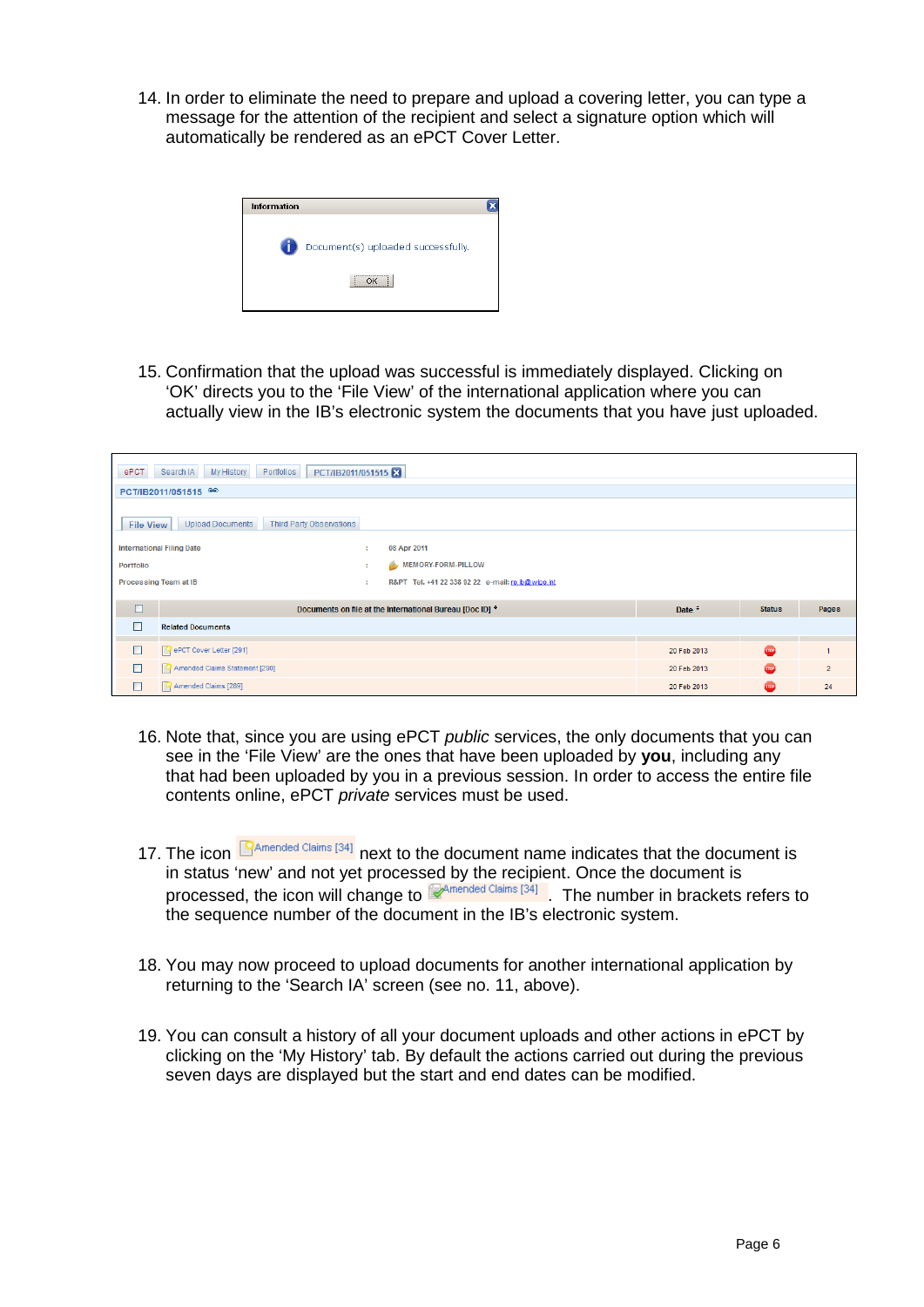|                   |                                 | Current time in Geneva, Switzerland 1: Wednesday, 20 February 2013, 13:45 CET |                                                                             |             |
|-------------------|---------------------------------|-------------------------------------------------------------------------------|-----------------------------------------------------------------------------|-------------|
| ePCT<br>Search IA | Portfolios<br><b>My History</b> | PCT/IB2011/051515                                                             |                                                                             |             |
| <b>My History</b> |                                 |                                                                               |                                                                             | e           |
|                   | <b>Start Date</b>               | 13/2/2010                                                                     | <b>End Date</b><br>20/2/2013<br>Reset<br>Search                             |             |
| IA Number:        | <b>IFD</b> <sup>+</sup>         | <b>Type of Action</b> ≑                                                       | Audit Info*                                                                 | Date/Time:  |
| PCT/IB2011/051515 | Apr 8, 2011                     | <b>Upload document</b>                                                        | Amended Claims [289] Amended Claims Statement [290] ePCT Cover Letter [291] | 20 Feb 2013 |
| PCT/IB2011/051515 | Apr 8, 2011                     | Add IA to portfolio                                                           | IB2011051515 added to portfolio MEMORY-FORM-PILLOW.                         | 07 Mar 2012 |
| PCT/IB2011/051515 | Apr 8, 2011                     | <b>Upload document</b>                                                        | Cover Letter [115] General Correspondence [116]                             | 07 Mar 2012 |
| PCT/IB2011/051515 | Apr 8, 2011                     | Remove IA from portfolio                                                      | IB2011051515 removed from portfolio ANITA.                                  | 05 Mar 2012 |
|                   |                                 | Create portfolio                                                              | Portfolio CORDLESS created                                                  | 03 Aug 2011 |
|                   |                                 | Create portfolio                                                              | Portfolio MEMORY-FORM-PILLOW created                                        | 03 Aug 2011 |
|                   |                                 | Create portfolio                                                              | Portfolio MATRESS created                                                   | 03 Aug 2011 |
|                   |                                 | Create portfolio                                                              | Portfolio LAPTOP created                                                    | 03 Aug 2011 |
|                   |                                 | Create portfolio                                                              | Portfolio SMART-PHONE created                                               | 03 Aug 2011 |
| PCT/IB2011/051515 | Apr 8, 2011                     | Upload document                                                               | Power of Attorney [70] Cover Letter [71]                                    | 01 Aug 2011 |
|                   |                                 |                                                                               | $\overline{2}$<br>22222<br>区区区区<br>$\mathbf{v}$                             |             |

 $\mathbf{I}$ 

20. While you are logged in to ePCT you can directly access your user account profile in the WIPO Accounts service by clicking on your name at the top-right corner of each screen which serves as a link.



21. Return to ePCT by using the appropriate link 'Back to ePCT services'.

|                                       |                              | اعلي   Deutsch   Español   Français   日本語   한국어   Português   中文   Русский |
|---------------------------------------|------------------------------|----------------------------------------------------------------------------|
| PCT                                   |                              | John Doe   Back to ePCT services   Logout                                  |
| The International Patent System       |                              | <b>CONTACT US</b>                                                          |
| PROPERTY ORGANIZATION                 |                              |                                                                            |
|                                       |                              |                                                                            |
|                                       |                              |                                                                            |
|                                       |                              |                                                                            |
|                                       |                              |                                                                            |
| <b>Account profile</b>                |                              |                                                                            |
|                                       |                              |                                                                            |
|                                       |                              |                                                                            |
|                                       |                              |                                                                            |
| <b>User information</b>               |                              |                                                                            |
|                                       |                              |                                                                            |
| <b>Username</b>                       | DJohn76                      |                                                                            |
| <b>Customer ID</b>                    | user_US_DOE_John_7515        |                                                                            |
| <b>First Name</b>                     | John                         |                                                                            |
| <b>Last Name</b>                      | Doe                          |                                                                            |
| Company/Organization                  | Davis Patents                |                                                                            |
| Phone                                 | +1 301557 3055               |                                                                            |
| <b>Address</b>                        | 2500 Virginia Avenue, N.W.   |                                                                            |
|                                       | Washtington, D.C. 20037-1902 |                                                                            |
| <b>Country</b>                        | <b>United States</b>         |                                                                            |
| <b>Language of ePCT Notifications</b> | English                      | change                                                                     |
|                                       |                              |                                                                            |
|                                       |                              |                                                                            |
| E-mail                                |                              |                                                                            |
|                                       |                              |                                                                            |
| E-mail                                | john.doe@davis.com           | change                                                                     |

22. For further information about the different functions available in ePCT, in particular the advantages of securing your WIPO account with a digital certificate in order to be able to use all the features of ePCT *private* services, please refer to the Applicant user guide which is on the ePCT Homepage and also under the ePCT tab when you are logged in to ePCT. Your attention is drawn also to the 'Getting started' document, which contains brief instructions on how you can authenticate your user account with